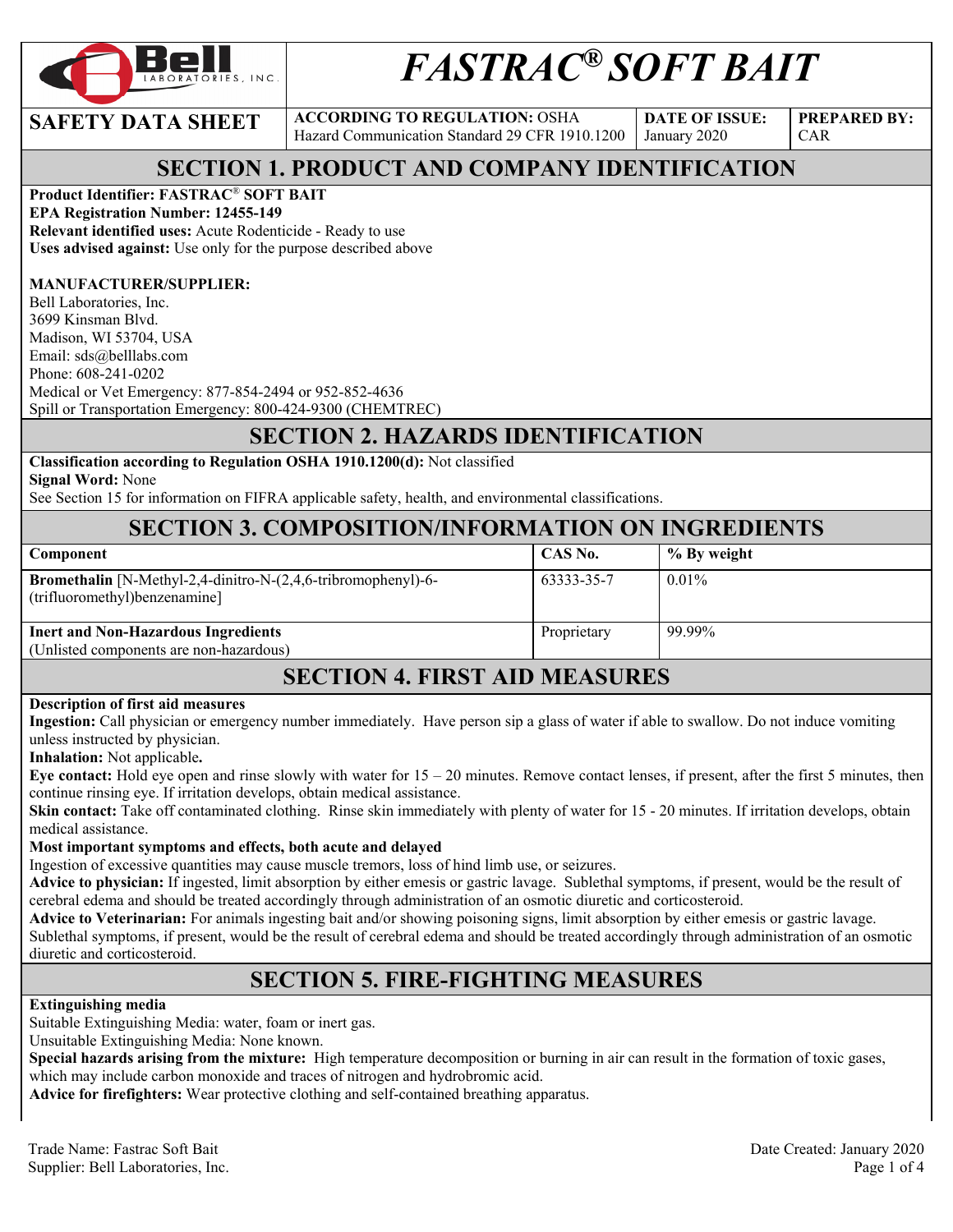#### **SECTION 6. ACCIDENTAL RELEASE MEASURES**

**Personal precautions, protective equipment and emergency procedures**: Gloves should be worn when handling the bait. Collect spillage without creating dust.

**Environmental precautions:** Do not allow bait to enter drains or water courses. Where there is contamination of streams, rivers or lakes contact the appropriate environment agency.

**Methods and materials for containment and cleaning up**

**For Containment:** Sweep up spilled material immediately. Place in properly labeled container for disposal or re-use.

**For Cleaning Up:** Wash contaminated surfaces with detergent. Dispose of all wastes in accordance with all local, regional and national regulations.

**Reference to other sections:** Refer to Sections 7, 8 & 13 for further details of personal precautions, personal protective equipment and disposal considerations.

#### **SECTION 7. HANDLING AND STORAGE**

**Precautions for safe handling**: Do not handle the product near food, animal foodstuffs or drinking water. Keep out of reach of children. Do not use near heat sources, open flame, or hot surfaces. As soon as possible, wash hands thoroughly after applying bait and before eating, drinking, chewing gum, using tobacco, or using the toilet.

**Conditions for safe storage, including any incompatibilities:** Store only in original container in a cool, dry place, inaccessible to pets and wildlife. Do not contaminate water, food or feed by storage or disposal. Keep containers closed and away from other chemicals.

#### **SECTION 8. EXPOSURE CONTROLS/PERSONAL PROTECTION**

| <b>Established Limits</b> |                 |                 |                     |  |
|---------------------------|-----------------|-----------------|---------------------|--|
| Component                 | OSHA            | <b>ACGIH</b>    | <b>Other Limits</b> |  |
| <b>Bromethalin</b>        | Not Established | Not Established | Not Established     |  |

**Appropriate Engineering Controls:** Not required

**Occupational exposure limits:** Not established

**Personal Protective Equipment:** 

**Respiratory protection:** Not required

**Eye protection:** Not required

**Skin protection:** Shoes plus socks, and waterproof gloves.

**Hygiene recommendations:** Wash thoroughly with soap and water after handling.

# **SECTION 9. PHYSICAL AND CHEMICAL PROPERTIES**

**Information on basic physical and chemical properties** 

| Appearance/Color:                                    | Purple paste               |
|------------------------------------------------------|----------------------------|
| Odor:                                                | No discernable odor        |
| <b>Odor Threshold:</b>                               | No Data                    |
| pH:                                                  | No Data                    |
| <b>Melting point:</b>                                | No Data                    |
| <b>Boiling point:</b>                                | No Data                    |
| <b>Flash point:</b>                                  | No Data                    |
| <b>Evaporation rate:</b>                             | No Data                    |
| <b>Flammability:</b>                                 | No Data                    |
| <b>Upper/lower flammability or explosive limits:</b> | No Data                    |
| <b>Vapor Pressure:</b>                               | No Data                    |
| <b>Vapor Density:</b>                                | No Data                    |
| <b>Relative Density:</b>                             | 1.22 g/mL @ $20^{\circ}$ C |
| <b>Solubility (water):</b>                           | No Data                    |
| <b>Solubility (solvents):</b>                        | No Data                    |
| <b>Partition coefficient: n-octanol/water:</b>       | No Data                    |
| <b>Auto-ignition temperature:</b>                    | No Data                    |
| <b>Decomposition temperature:</b>                    | No Data                    |
| <b>Viscosity:</b>                                    | No Data                    |
|                                                      |                            |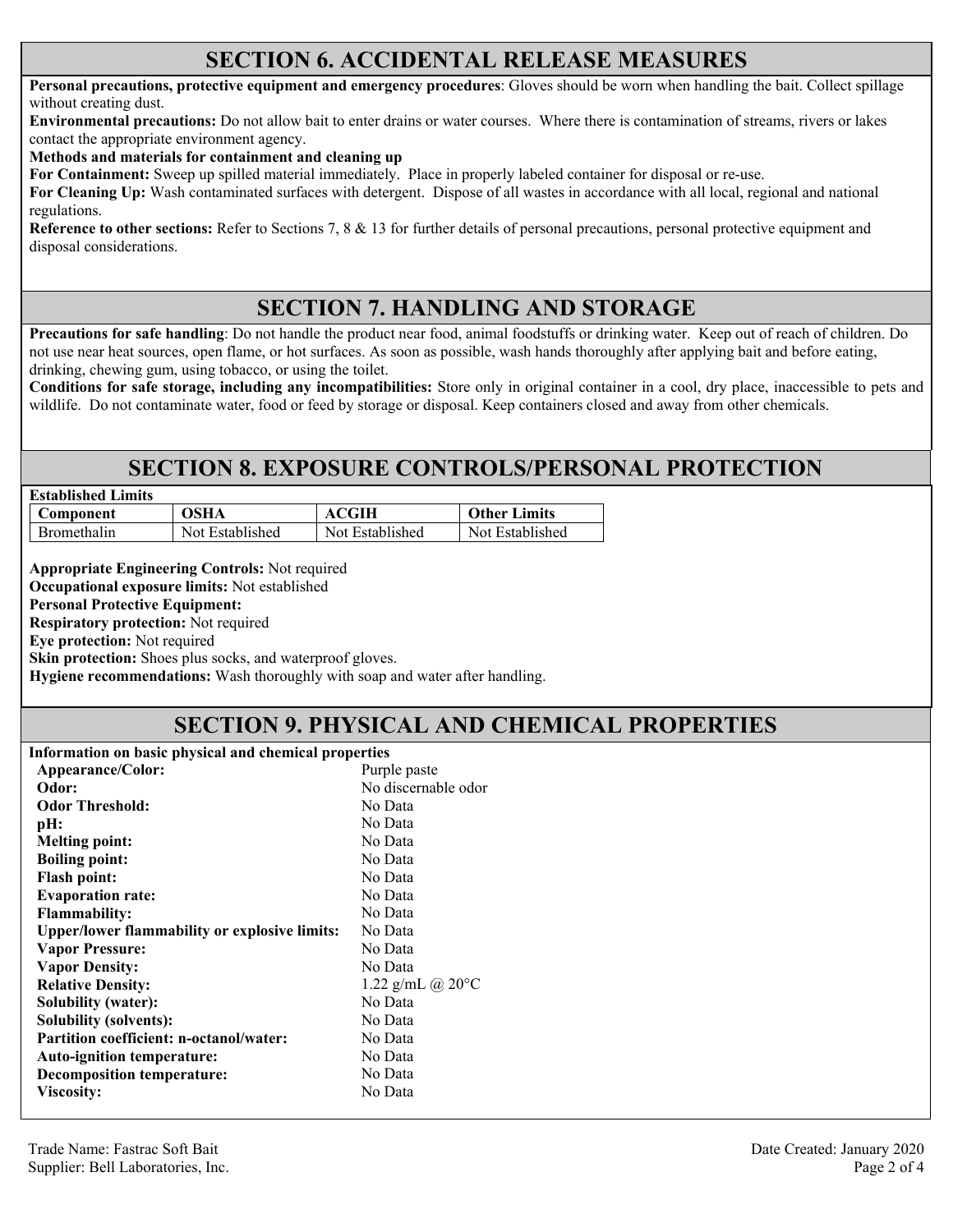# **SECTION 10. STABILITY AND REACTIVITY**

**Reactivity:** Stable when stored in original container in a cool, dry location.

**Chemical stability:** Stable when stored in original container in a cool, dry location.

**Possibility of hazardous reactions:** Refer to Hazardous decomposition products

**Conditions to avoid:** Avoid extreme temperatures (below 0°C or above 40°C).

**Incompatible materials**: Avoid strongly alkaline materials.

**Hazardous decomposition products:** High temperature decomposition or burning in air can result in the formation of toxic gases, which may include carbon monoxide and traces of nitrogen and hydrobromic acid.

# **SECTION 11. TOXICOLOGICAL INFORMATION**

**Information on toxicological effects** 

**Acute Toxicity** 

**LD50, oral (ingestion):** >5000 mg/kg (rats) (Bromethalin Rat LD50 oral: 10.7 (males), 9.1 (females) mg/kg bw).

**LD50, dermal (skin contact):** > 5001 mg/kg (rats) (Bromethalin rabbit LD50 dermal: 2000 mg/kg bw).

**LC50, inhalation:** Product is a paste and therefore exposure by inhalation is not relevant.

**Skin corrosion/irritation:** Not irritating to skin.

**Serious eye damage/Irritation:** Not irritating to eyes.

**Respiratory or skin sensitization:** Dermal sensitization: Not a Sensitizer (Guinea pig maximization test).

**Germ cell mutagenicity:** Contains no components known to have a mutagenetic effect.

**Carcinogenicity:** Contains no components known to have a carcinogenetic effect**.** 

| nonents<br>.on | VTD<br>-- | $\overline{\phantom{a}}$ |        |
|----------------|-----------|--------------------------|--------|
| ethalin        | listed    | Not.                     | listeg |
|                | Not       | $1$ steg                 | - Not  |

**Reproductive Toxicity:** No data

**Aspiration Hazard:** Not applicable. Product is a paste.

**Target Organ Effects:** None.

#### **SECTION 12. ECOLOGICAL INFORMATION**

**Ecotoxicity Effects:** This product is extremely toxic to birds and mammals. Do not apply this product directly to water, where surface water is present or to intertidal areas below the mean high water mark. Carefully follow label cautions and directions to reduce hazards to children, pets and non-target wildlife.

**Persistence and degradability:** Product is inherently biodegradable.

**Bioaccumulative potential:** Not determined. Bromethalin water solubility is extremely low (< 0.1mg/l).

**Mobility in Soil:** Not determined. Mobility of bromethalin in soil is considered to be limited.

**Other adverse effects:** None.

# **SECTION 13. DISPOSAL CONSIDERATIONS**

Do not contaminate water, food or feed by storage or disposal.

**Pesticide Storage:** Store only in original container in a cool, dry place inaccessible to children and pets. Keep containers closed and away from other chemicals.

**Pesticide Disposal:** Wastes resulting from the use of this product according to the label instructions must be disposed of as specified on the product label. **RCRA waste status:** This product is not regulated as a hazardous waste under Federal law. State and local regulation may affect the disposal of this product. Consult your state or local environmental agency for disposal of waste generated other than by use according to label instructions.

**Container Handling:** Non-refillable container. Do not reuse or refill this container. [Plastic:] Offer for recycling or reconditioning; or puncture and dispose of in a sanitary landfill; or by incineration. In most states, burning is not allowed. [Paper:] Dispose of empty container by placing in trash, at an approved waste disposal facility or by incineration. In most states, burning is not allowed. **RCRA Waste Status:** This product is not regulated as a hazardous waste under Federal law.

# **SECTION 14. TRANSPORT INFORMATION**

Trade Name: Fastrac Soft Bait Date Created: January 2020 Supplier: Bell Laboratories, Inc. 2008 and 2008 and 2008 and 2008 and 2008 and 2008 and 2008 and 2008 and 2008 and 2008 and 2008 and 2008 and 2008 and 2008 and 2008 and 2008 and 2008 and 2008 and 2008 and 2008 and 2008 and **UN number:** Not regulated **UN proper shipping name:** Not regulated **Transport hazard class(es):** Not regulated **Packing group:** Not regulated **Environmental Hazards DOT Road/Rail:** Not considered hazardous for transportation via road/rail. **DOT Maritime:** Not considered hazardous for transportation by vessel. **DOT Air:** Not considered hazardous for transportation by air. **Freight Classification:** LTL Class 60 **Transport in bulk according to Annex II of MARPOL 73/78 and the IBC code:** Not applicable **Special precautions for user:** None